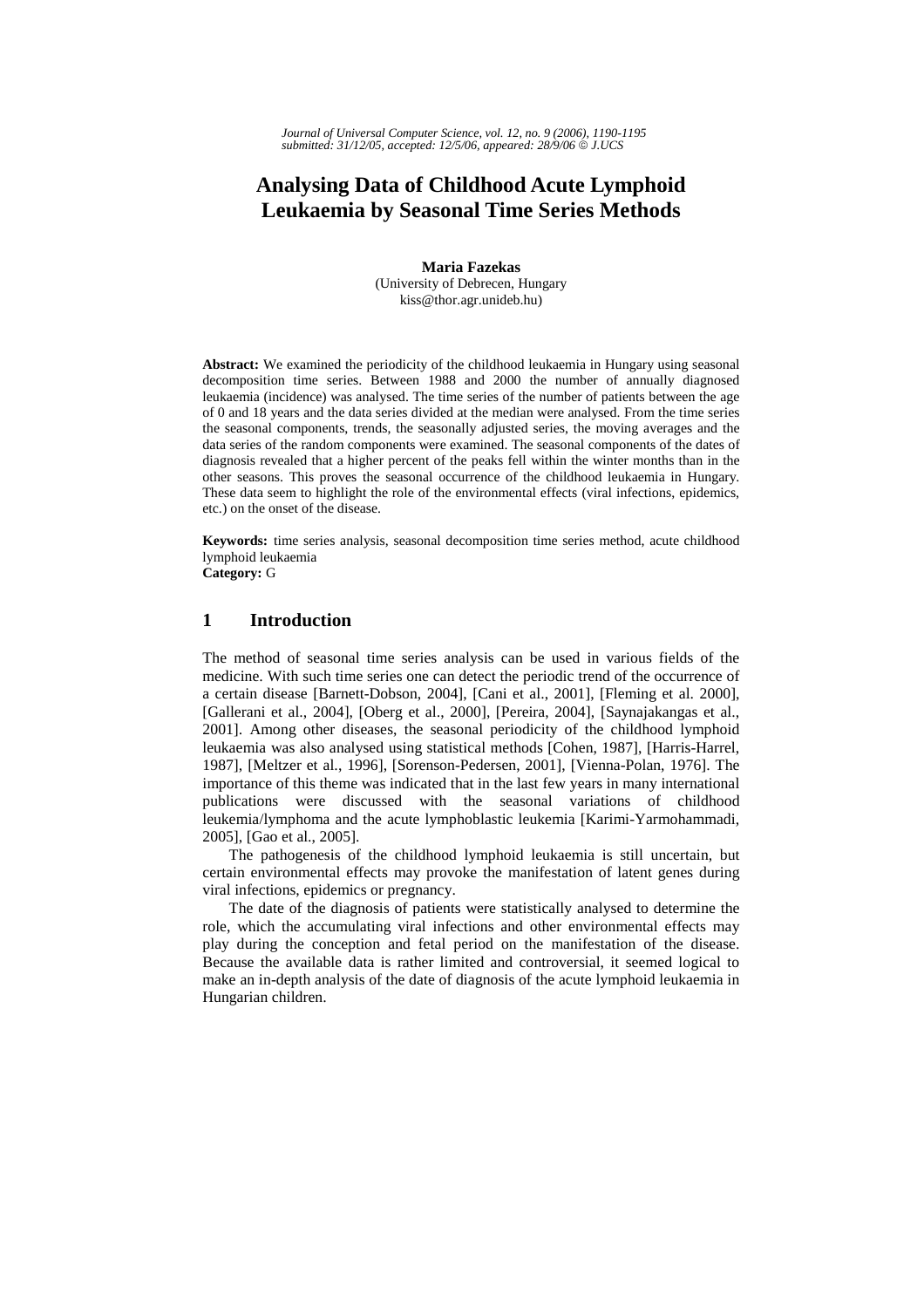### **2 Methods**

The databank of the Hungarian Paediatric Oncology Workgroup contains the data of all the patients with lymphoid leukaemia diagnosed between 1988 and 2000. In this time interval a total of 814 children were registered (of which 467 were boys). The patients were 0-18 years old, with a mean age of 6,4 years and a median of 5,4 years. The components of the time series can be identified and isolated using mentioned statistical program packages.

The periodicity of acute childhood lymphoid leukaemia in Hungary was examined using seasonal decomposition time series method.

#### **2.1 Seasonal Time Series**

Time series consist of three components: the trend, the periodicity and the random effects. The trend is a long-term movement representing the main direction of changes. The periodicity marks cyclic fluctuations within the time series. The irregularity of the peaks and drops form a more-or-less constant pattern around the trend line. Due this stability the length and the amplitude of the seasonal changes is constant or changes very slowly. If the periodic fluctuation pattern is stable, it is called a constant periodic fluctuation. When the pattern changes slowly and regularly over the time, we speak of a changing periodicity. The third component of the time series is the random error causing irregular, unpredictable, non-systematic fluctuations in the data independent from the trend line.

An important part of the time series analysis is the identification and isolation of the time series components. One might ask how these components come together and how can we define the connection between the time series and its components with a mathematical formula. The relationship between the components of a time series can be described either with an additive or a multiplicative model.

Let  $y_{i,j}$  (i=1, ..., n; j=1, ..., m) marks the observed value of the time series. The index *i* stand for the time interval (i.e. a year), the *j* stands for a particular period in the time interval (i.e. a month of the year). By breaking down the time series based on the time intervals and the periods we get a matrix-like table. In the rows of the matrix are the values from the various periods of the same time interval; while in the columns are the values from the same periods over various time intervals.

 $y_{1,1}$ ;  $y_{1,2}$ ; …;  $y_{1,m}$ ;  $y_{2,1}$ ;  $y_{2,2}$ ; …;  $y_{2,m}$ ;  $y_{3,1}$ ;  $y_{3,2}$ ; …;  $y_{3,m}$ ; …  $y_{n,1}$ ;  $y_{n,2}$ ; …;  $y_{n,m}$ .

Let  $d_{i,j}$  (i=1,2, ..., n; j=1,2, ..., m) mark the trend of the time series,  $s_{i,j}$  (i=1,2, ... n; j=1,2, … , m), the periodic fluctuation and  $\varepsilon_{i,j}$  (i=1,2, … , n;  $j=1,2,\ldots,m$ , the random error. Using these denotations the additive seasonal model can be defined as  $y_{i,j}=d_{i,j}+s_{i,j}+c_{i,j}$ ; (i=1,2, ..., n; j=1,2, ..., m); the multiplicative model as  $y_{i,j}=d_{i,j} * s_{i,j} * \varepsilon_{i,j};$  ( $i=1,2,\ldots,n; j=1,2,\ldots,m$ ).

The trend of a time series can easily be computed with moving averages or analytic trend calculation. Moving averaging generates the trend as the dynamic average of the time series. Analytic trend calculation approximates the long-term movement in the time series with a simple curve (linear, parabolic or exponential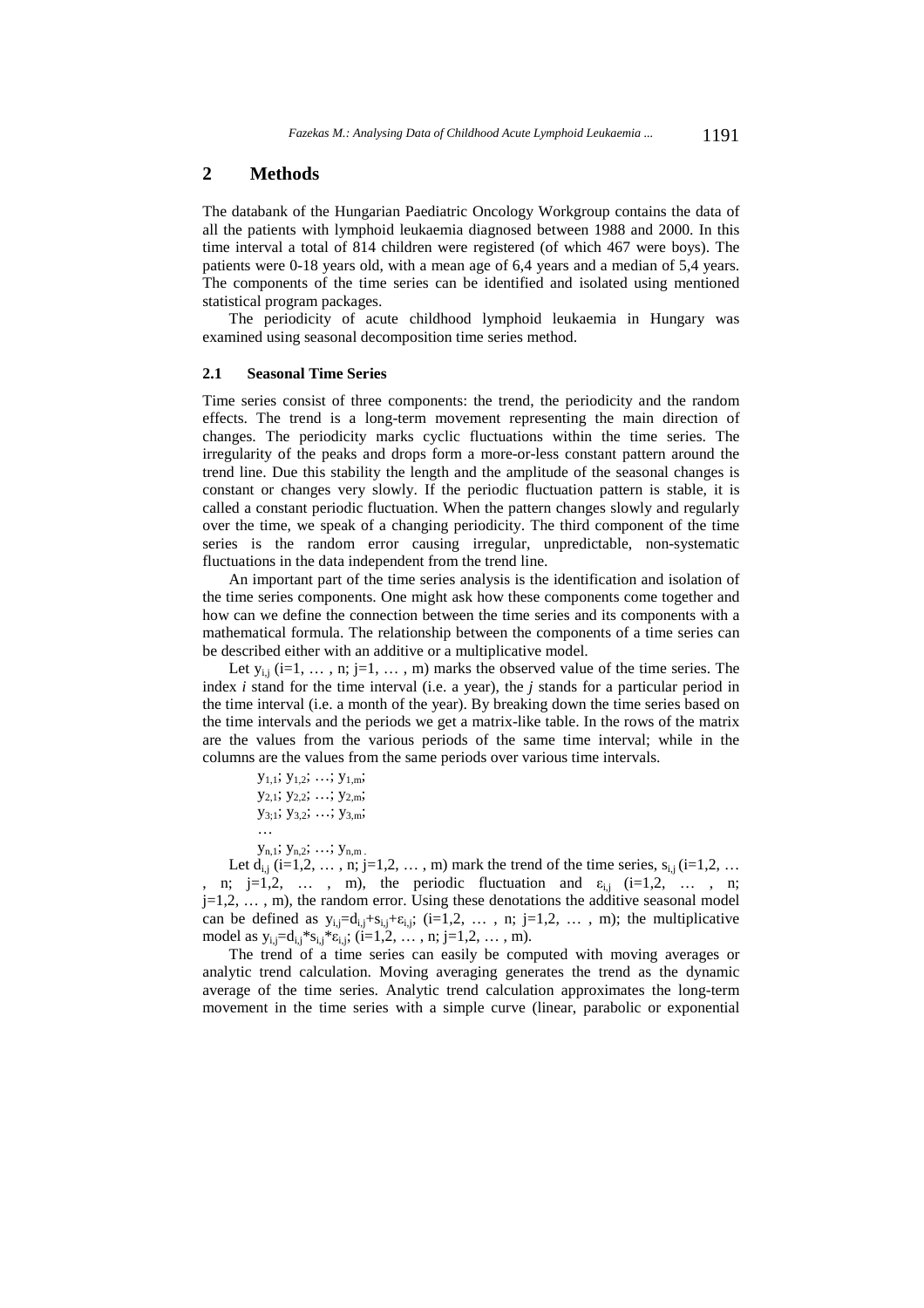curve) and estimates its parameters. The indices of the periodic fluctuation are called seasonal differences (in the additive model) or seasonal ratios (in the multiplicative model). These indices represent the absolute difference from the average of the time interval using the additive model or the percentile difference using the multiplicative model. Seasonal adjustment is done by subtracting the *j* seasonal difference from the *j* data value of each *i* season (additive model) or by dividing the *j* data value of each *i* season by the *j* seasonal ratio (multiplicative model). The seasonally adjusted data reflect only the effect of the trend and the random error.

## **3 Results**

The components of the time series can be identified and isolated using statistical program packages. The analysis of the seasonal periodicity of the childhood leukaemia was done with the Seasonal Decomposition module of the SPSS/PC+ statistical program package.

#### **3.1 Analysing the Periodicity of Acute Childhood Lymphoid Leukaemia**

The analysis of the periodicity of acute childhood lymphoid leukaemia was performed on the basis of the date of the diagnosis (year and month) of the disease (monthly incidence). We analysed three data series. The first data series contained the number of all the patients diagnosed monthly, the second contained the number of those patients younger than the value of the median, the third contained the number those older than the value of the median.

The seasonal components of all patients revealed 9 peaks. 6 of these peaks fell within the winter months, 1 in the autumn period, 1 in the summer months, 1 in the spring months (Figure 1.). The seasonal components of the younger age group showed 7 peaks in the winter, 1 in the spring and 1 in the summer months. The seasonal components of the older age group showed 7 peaks in the winter, 1 in the spring, 1 in the autumn and 4 in the summer months.



*Figure 1: Seasonal components of all patients of acute lymphoid leukaemia diagnosed monthly in the observed period. Peaks of seasonal components show the seasonal occurrence of the childhood leukaemia mainly in winter months.*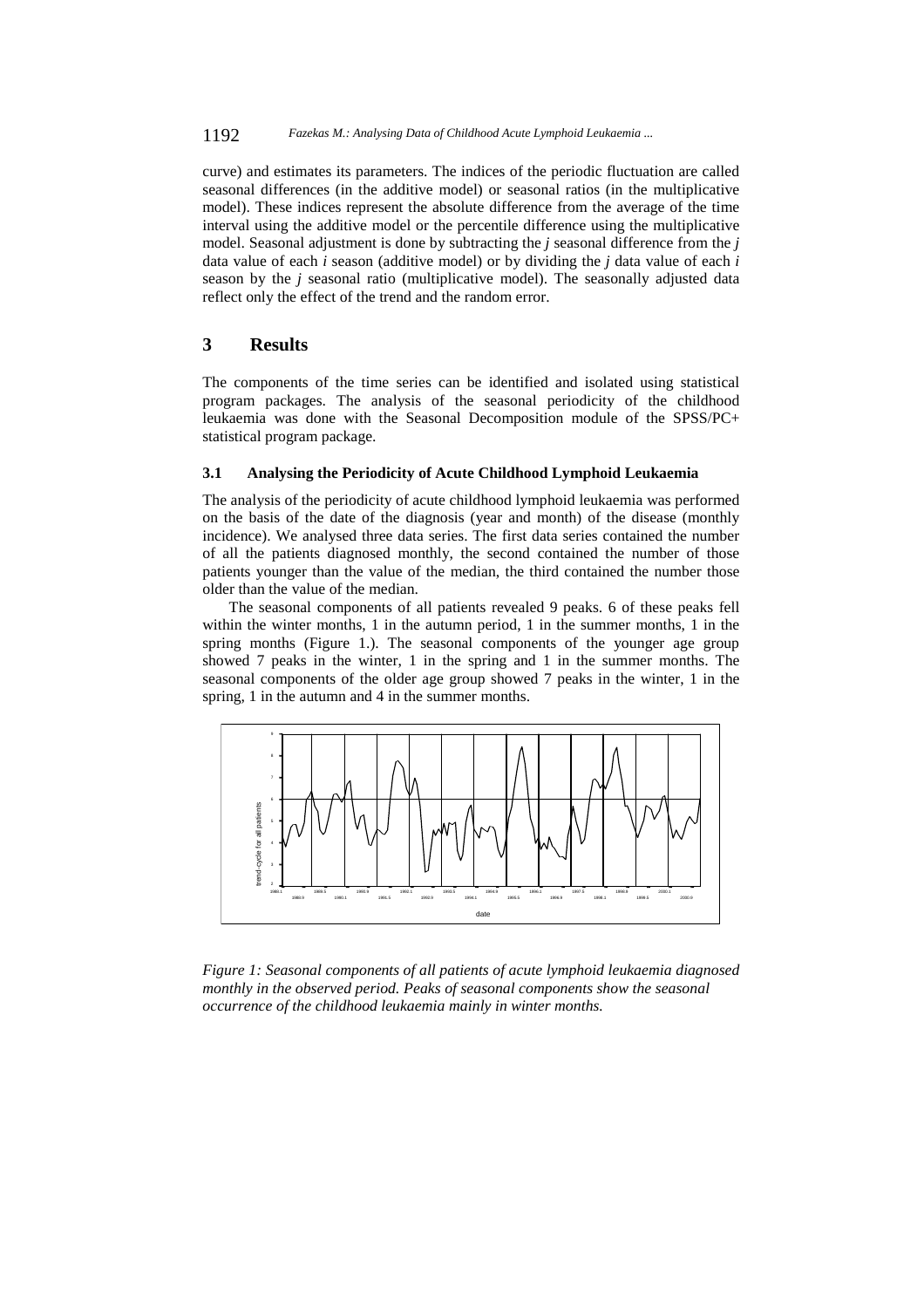Figure 2 shows the number of all patients (incidence) and the seasonally adjusted series.



*Figure 2: The number of patients (incidence) and the seasonally adjusted series* 

Figure 3 shows the moving average (window width  $=12$  months) of the number have diagnosed cases of childhood leukaemia for three age groups.



*Figure 3: Moving averages calculated for three groups (younger than the value of the median, older than the value of the median, and all patients) of patients with childhood leukaemia*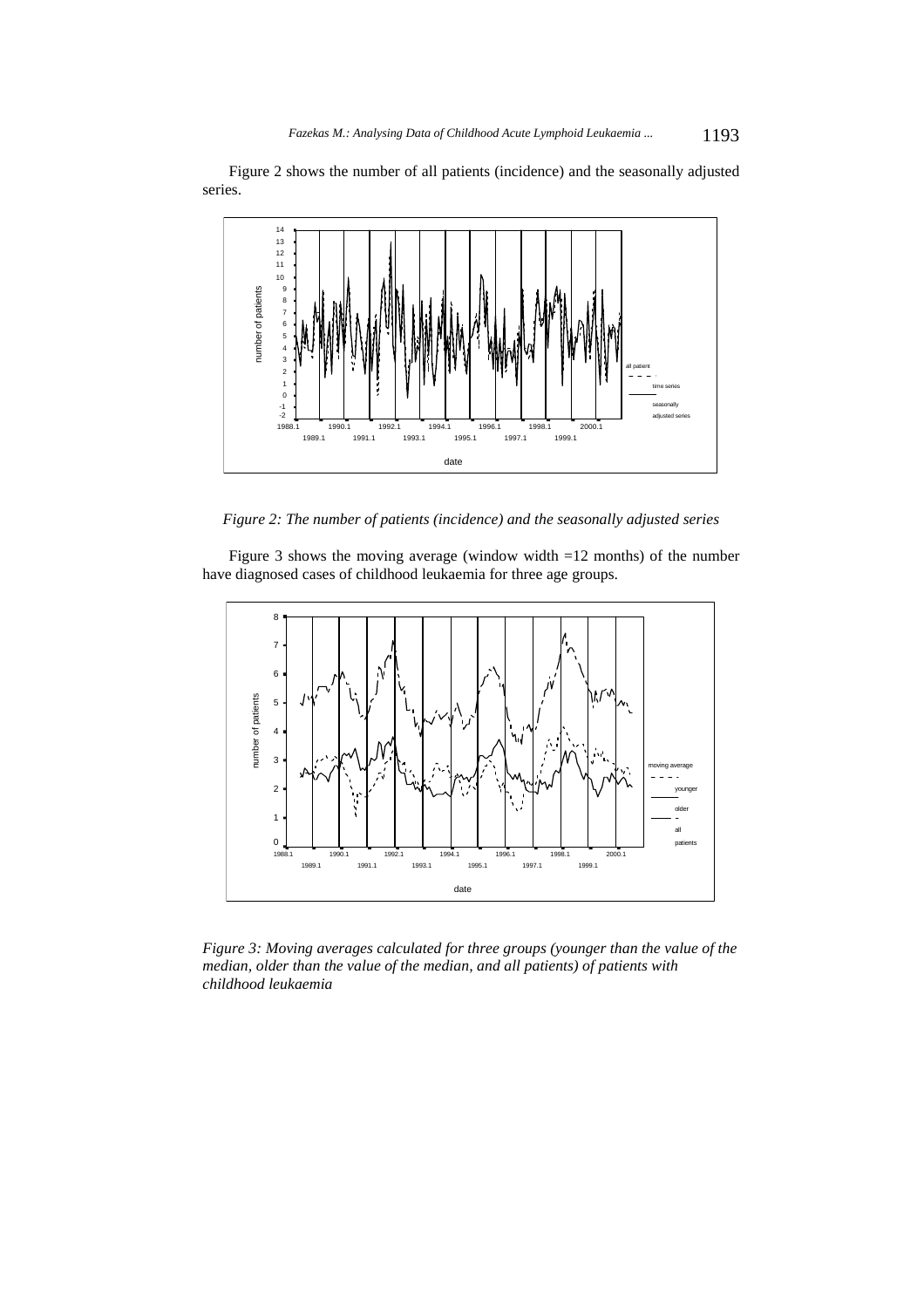1194 *Fazekas M.: Analysing Data of Childhood Acute Lymphoid Leukaemia ...*

### **4 Conclusions**

Analysis of the seasonality of childhood lymphoid leukaemia in Hungary was performed both on the total number of patients and on the data series divided at the median. A certain periodicity was found in the dates of the diagnosis in patients with leukaemia. Although there was some difference in the patterns of the seasonal components peaks of the three time series, the majority of the peaks fell within the winter months in all three time series. This was more significant in the group of all the patients and in the younger age group. The results of the analyses proved the seasonal occurrence of the childhood lymphoid leukaemia in Hungary. These results refer to that in winter months certain environmental effects, suspected viral infections, may provoke the manifestation of disease.

Some studies reported similar seasonality [Vienna-Polan, 1976], while other studies denied any kind such periodicity [Sorenson-Pedersen, 2001]. Similarly our data in occurrence of childhood leukaemia (incidence) an autumn-winter peak were established by Karimi and Yarmohammadi [Karimi-Yarmohammadi, 2003], but they underlined the problem is complex and need more definitive studies. On the other hand Gao and collaborators were examined the seasonality of acute lymphoblastic leukaemia in different geographic locations. No seasonal pattern was found in Singapore, in Hawaii and in USA. In contrast, a significant peak (early January) was observed for western Sweden. On the basis of examinations they were concluded there is little evidence of any seasonality in the diagnosis of acute lymploblastic leukaemia [Gao et al., 2005].

Due to the controversial nature of the available international data, further studies should be carried out.

### **Acknowledgements**

Statistical data are courtesy of Prof. Pál Kajtár, head of the Hungarian Paediatric Oncology Workgroup.

### **References**

[Barnett and Dobson, 2004] Barnett, A.G., Dobson, A.J.: Estimating trends and seasonality in coronary heart disease, Stat Med 2004, 23 3505-3523.

[Cani et al., 2001] Cani, L., Rios M., Sanchez J.: Meningococcal disease in Spain: seasonal nature and resent changers, Gac Sanit 2001, 15(4) 336-340.

[Cohen, 1987] Cohen, P.: The influence on survival of onset of childhood acute leukaemia (ALL), Chronobiol Int 1987, 4 291-297.

[Fleming et al. 2000] Fleming D.M., Cross K.W., Sunderland R., Ross A.M.: Comparison of the seasonal pattern of asthma identified in general practitioner episodes, hospital admissions and deaths, Thorax 2000, 8 662-665.

[Gallerani et al., 2004] Gallerani, M., Boari, B., de Toma, D., Salmi, R., Manfredini, R.: Seasonal variation in the occurrence of deep vein thrombosis, Med Sci Monit 2004, 10 191-196.